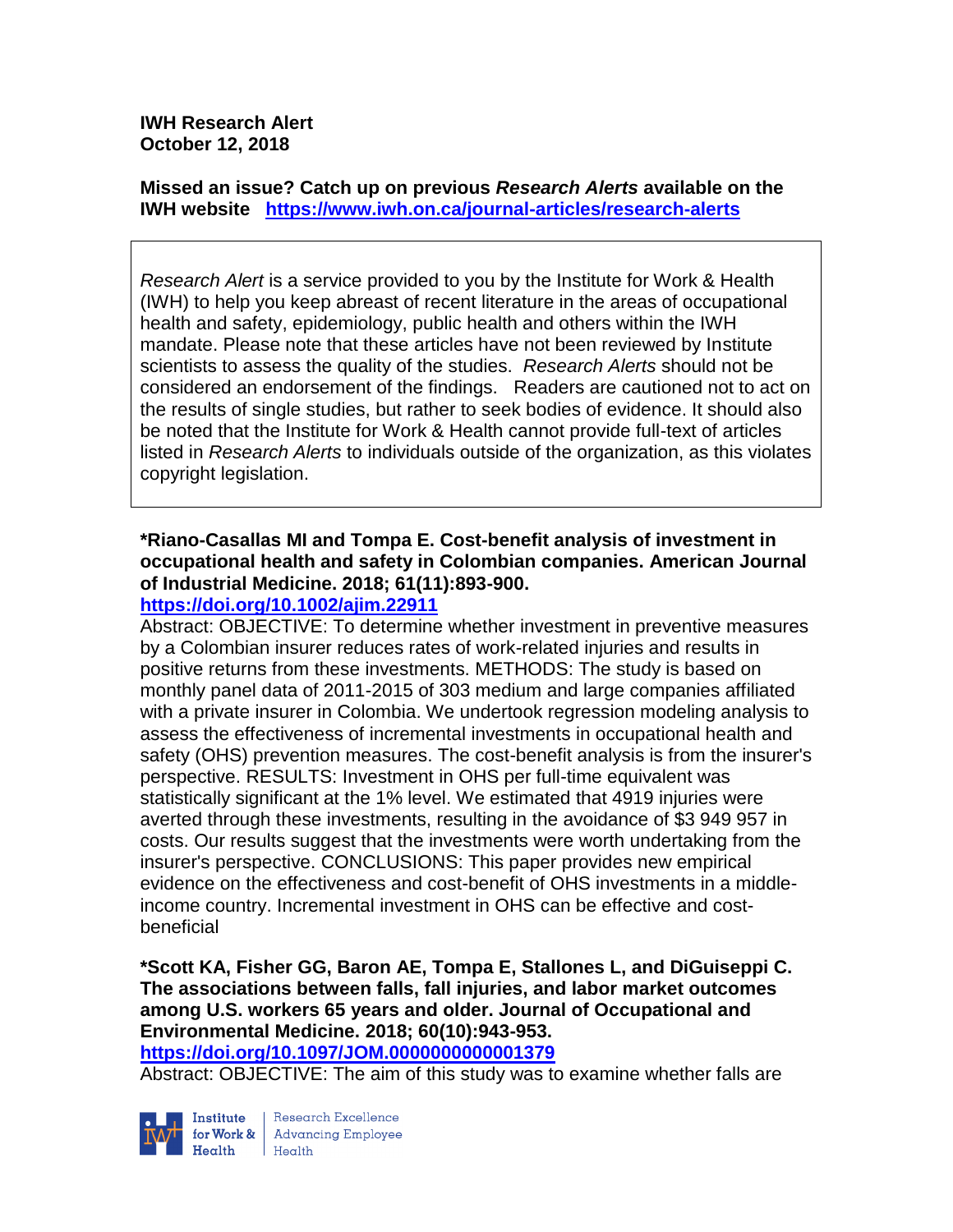associated with the subsequent ability to work among workers aged 65 years and older. METHODS: This longitudinal cohort study followed older workers enrolled in the Health and Retirement Study. Outcomes included time to health-related work limitation and to labor force exit. RESULTS: After adjustment, multiple falls with or without a medically treated injury were associated with time to limitation [hazard ratio (HR) = 1.77, 95% confidence interval (95% CI): 1.30 to 2.40; HR = 1.48, 95% CI: 1.26 to 1.73, respectively]. Adjustment mitigated a crude relationship between falls and time to exit. Significant interactions suggest that the relationship between falls and labor force exit depends on age, race, and job demands. CONCLUSION: Falls, both noninjurious and injurious, are associated with subsequent health-related work limitation among workers aged 65 years and older. Fall prevention activities would benefit workers who want or need to keep working past age 65

### **Haynes A, Butow P, Brennan S, Williamson A, Redman S, Carter S, Gallego G, and Rudge S. The pivotal position of 'liaison people': facilitating a research utilisation intervention in policy agencies. Evidence & Policy. 2018; 14(1):7-34.**

**<https://doi.org/10.1332/174426416X14817284217163> [open access]** Abstract: This paper explores the enormous variation in views, championing behaviours and impacts of liaison people: staff nominated to facilitate, tailor and promote SPIRIT (a research utilisation intervention trial in six Australian health policy agencies). Liaison people made cost/benefit analyses: they weighed the value of participation against its risks and demands in the context of organisational goals, knowledge utilisation norms, epistemology and leadership support. There was a degree of self-fulfilment (organisations got what they put in), but SPIRIT could not always be tailored to address local knowledge needs. We present nine propositions for identifying and supporting liaison people in similar interventions

**Knudsen SB. Developing and testing a new measurement instrument for documenting instrumental knowledge utilisation: the Degrees of Knowledge Utilization (DoKU) scale. Evidence & Policy. 2018; 14(1):63-80. <https://doi.org/10.1332/174426417X14875895698130>** 

**Lallukka T, Manty M, Cooper C, Fleischmann M, Kouvonen A, Walker-Bone KE, Head JA, and Halonen JI. Recurrent back pain during working life and exit from paid employment: a 28-year follow-up of the Whitehall II Study. Occupational and Environmental Medicine. 2018; [epub ahead of print]. <https://doi.org/10.1136/oemed-2018-105202> [open access]** Abstract: OBJECTIVES: To examine the impact of recurrent, as compared with single, reports of back pain on exit from paid employment over decades of followup. METHODS: The study sample was from the British Whitehall II Study cohort (n=8665, 69% men, aged 35-55 at baseline), who had provided information about their reports of back pain between 1985 and 1994. Data about exit from paid employment (health-related and non-health related exit, unemployment and other



Institute Research Excellence<br>for Work & Advancing Employee Health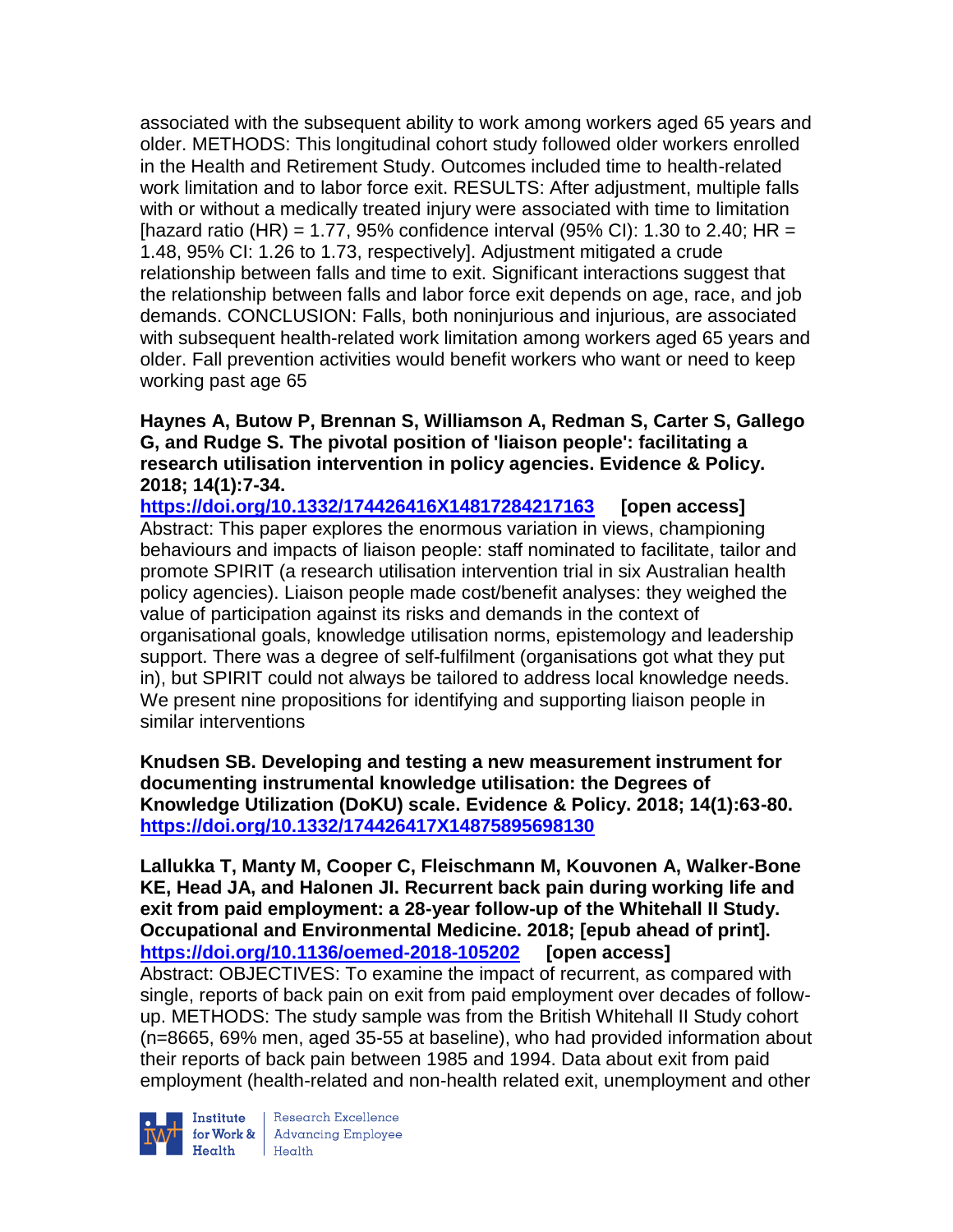exit) were collected between 1995 and 2013. Repeated measures logistic regression models were fitted to examine the associations, and adjust for covariates. RESULTS: Recurrent pain was reported by 18% of participants, while 26% reported pain on an occasion and 56% did not report pain. Report of back pain on an occasion was not associated with health-related job exit, whereas recurrent pain was associated with such an exit (OR 1.51; 95% CI 1.15 to 1.99), when compared with those who did not report pain. These associations were somewhat stronger among middle-grade and lower-grade employees, while these associations were not seen among higher-grade employees. Differences in associations by age and psychosocial working conditions were small. CONCLUSIONS: These results highlight the need for early detection of recurrent back pain to prevent exit out of paid employment for health reasons. As the risk varies by occupational grade, this emphasises the importance of identification of high-risk groups and finding ways to address their modifiable risk factors

#### **Lindberg CM, Srinivasan K, Gilligan B, Razjouyan J, Lee H, Najafi B, Canada KJ, Mehl MR, Currim F, Ram S, Lunden MM, Heerwagen JH, Kampschroer K, and Sternberg EM. Effects of office workstation type on physical activity and stress. Occupational and Environmental Medicine. 2018; 75(10):689-695.**

**<https://doi.org/10.1136/oemed-2018-105077> [open access]**

Abstract: OBJECTIVE: Office environments have been causally linked to workplace-related illnesses and stress, yet little is known about how office workstation type is linked to objective metrics of physical activity and stress. We aimed to explore these associations among office workers in US federal office buildings. METHODS: We conducted a wearable, sensor-based, observational study of 231 workers in four office buildings. Outcome variables included workers' physiological stress response, physical activity and perceived stress. Relationships between office workstation type and these variables were assessed using structural equation modelling. RESULTS: Workers in open bench seating were more active at the office than those in private offices and cubicles (open bench seating vs private office=225.52 mG (31.83% higher on average) (95% CI 136.57 to 314.46); open bench seating vs cubicle=185.13 mG (20.16% higher on average) (95% CI 66.53 to 303.72)). Furthermore, workers in open bench seating experienced lower perceived stress at the office than those in cubicles (-0.27 (9.10% lower on average) (95% CI -0.54 to -0.02)). Finally, higher physical activity at the office was related to lower physiological stress (higher heart rate variability in the time domain) outside the office (-26.12 ms/mG (14.18% higher on average) (95% CI -40.48 to -4.16)). CONCLUSIONS: Office workstation type was related to enhanced physical activity and reduced physiological and perceived stress. This research highlights how office design, driven by office workstation type, could be a health-promoting factor

## **Madsen IEH, Gupta N, Budtz-Jorgensen E, Bonde JP, Framke E, Flachs EM, Petersen SB, Svane-Petersen AC, Holtermann A, and Rugulies R. Physical**



Research Excellence for Work & | Advancing Employee Health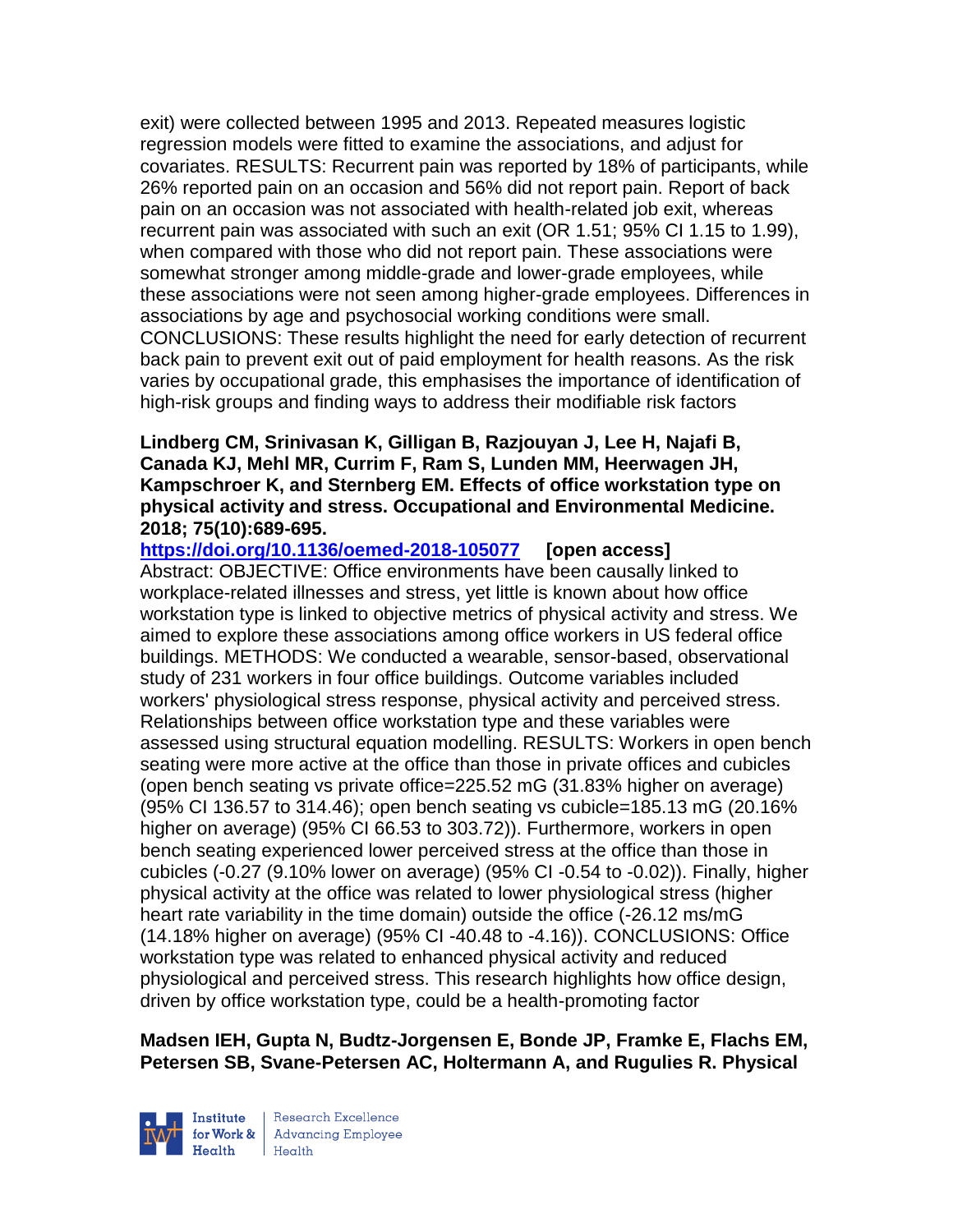#### **work demands and psychosocial working conditions as predictors of musculoskeletal pain: a cohort study comparing self-reported and job exposure matrix measurements. Occupational and Environmental Medicine. 2018; 75(10):752-758.**

**<https://doi.org/10.1136/oemed-2018-105151> [open access]** Abstract: OBJECTIVES: Determining exposure to occupational factors by workers' job titles is extensively used in epidemiological research. However, the correspondence of findings regarding associations to health between job exposure matrices (JEMs) and individual-level exposure data is largely unknown. We set out to examine the prospective associations of physical work demands and psychosocial working conditions with musculoskeletal pain, comparing JEMs with individual-level self-reported exposures. METHODS: We analysed data of 8132 participants from the Work Environment and Health in Denmark cohort study. Using random intercept multilevel modelling, we constructed age-specific and sex-specific JEMs estimating predicted exposures in job groups. We analysed associations between working conditions (individual and JEM level) at baseline and musculoskeletal pain at follow-up using multilevel modelling stratified by sex, adjusting for age, education and baseline pain. RESULTS: Any consistent associations present in the individual-level analysis were also found in the JEM-level analysis. Higher pain levels at follow-up was seen for employees with higher baseline physical work demands, women exposed to violence and men with lower decision authority, whether measured at the individual or JEM level. Higher JEM-level quantitative demands were associated with less pain, but no association was seen at the individual level. CONCLUSIONS: We found predominately comparable prospective associations between working conditions and pain, whether using JEMs or individual level exposures, with the exception of quantitative demands. The results suggest that, with few notable exceptions, findings obtained using JEMs may be comparable with those obtained when using self-reported exposures

### **Naven L, Inglis G, Harris R, Fergie G, Teal G, Phipps R, et al. Right Here Right Now (RHRN) pilot study: testing a method of near-real-time data collection on the social determinants of health. Evidence & Policy. 2018; 14(2):301-321.**

**<https://doi.org/10.1332/174426417X14987303892451> [open access]** Abstract: Background Informing policy and practice with up-to-date evidence on the social determinants of health is an ongoing challenge. One limitation of traditional approaches is the time-lag between identification of a policy or practice need and availability of results. The Right Here Right Now (RHRN) study piloted a near-real-time data-collection process to investigate whether this gap could be bridged.

Methods A website was developed to facilitate the issue of questions, data capture and presentation of findings. Respondents were recruited using two distinct methods - a clustered random probability sample, and a quota sample



Research Excellence for Work & | Advancing Employee Health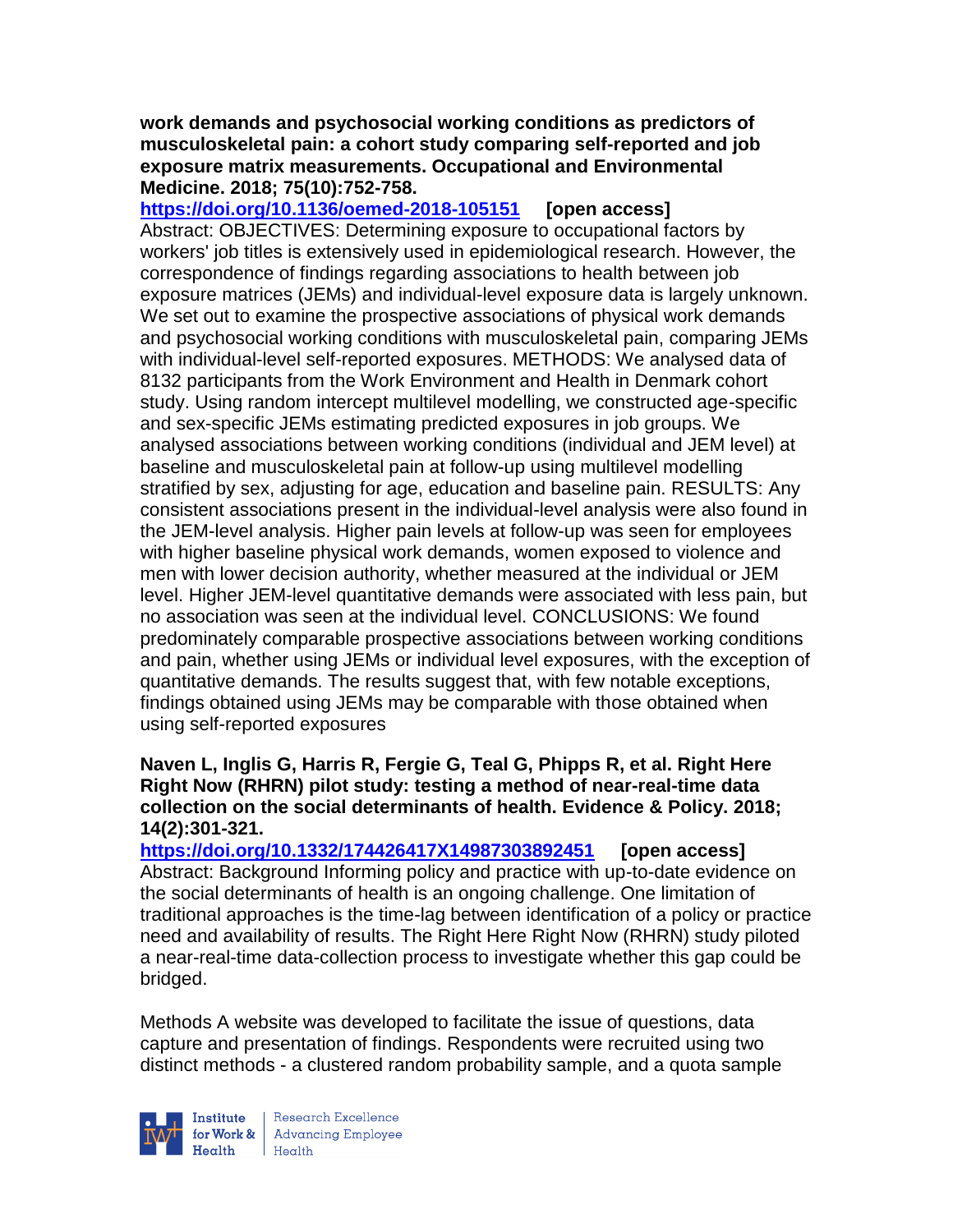from street stalls. Weekly four-part questions were issued by email, Short Messaging Service (SMS or text) or post. Quantitative data were descriptively summarised, qualitative data thematically analysed, and a summary report circulated two weeks after each question was issued. The pilot spanned 26 weeks.

Results It proved possible to recruit and retain a panel of respondents providing quantitative and qualitative data on a range of issues. The samples were subject to similar recruitment and response biases as more traditional data-collection approaches. Participants valued the potential to influence change, and stakeholders were enthusiastic about the findings generated, despite reservations about the lack of sample representativeness. Stakeholders acknowledged that decision-making processes are not flexible enough to respond to weekly evidence.

Conclusion RHRN produced a process for collecting near-real-time data for policy-relevant topics, although obtaining and maintaining representative samples was problematic. Adaptations were identified to inform a more sustainable model of near-real-time data collection and dissemination in the future.

## **Oliver S, Bangpan M, and Dickson K. Producing policy relevant systematic reviews: navigating the policy-research interface. Evidence & Policy. 2018; 14(2):197-220.**

**<https://doi.org/10.1332/174426417X14987303892442>** 

### **Olsen HM, Brown WJ, Kolbe-Alexander T, and Burton NW. A brief selfdirected intervention to reduce office employees' sedentary behavior in a flexible workplace. Journal of Occupational and Environmental Medicine. 2018; 60(10):954-959.**

# **<https://doi.org/10.1097/JOM.0000000000001389>**

Abstract: OBJECTIVE: The aim of the study was to assess changes in employees' sedentary behavior after a brief self-directed intervention in a flexible workplace. METHODS: A total of 30 employees (69% female; 39.5 +/- 9 years) completed an online questionnaire before and after a 6-week intervention. The intervention comprised one group-based action planning session, using a smart activity tracker for self-monitoring, weekly email reminders, and a healthy living seminar. RESULTS: Total self-reported sitting time (including occupational and nonoccupational sitting) decreased nonsignificantly on days when working at the office (MDelta = -56 min/d, 95% confidence interval [CI], -128.5 to 17.0) and increased nonsignificantly when working at home (MDelta = 20.5 min/d, 95% CI, -64.5 to 105.5). The program had high acceptability in this participant group. CONCLUSIONS: Brief self-directed interventions using activity tracker devices show promise and may be highly acceptable in a flexible workplace. Additional strategies may be needed to create change in sedentary behavior

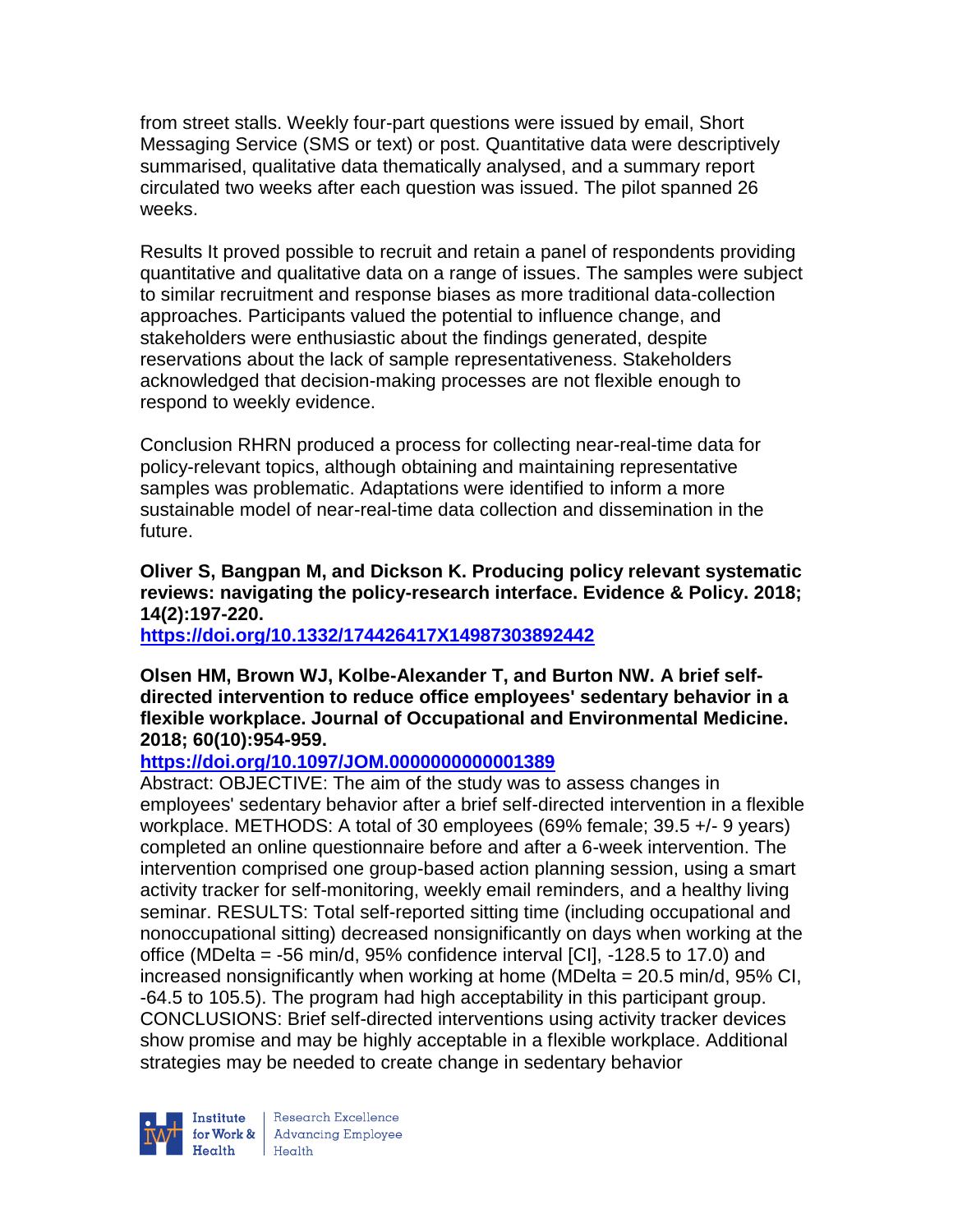### **Parker RMN, Boulos LM, Visintini S, Ritchie K, and Hayden J. Environmental scan and evaluation of best practices for online systematic review resources. Journal of the Medical Library Association. 2018; 106(2):208-218.**

## **<https://doi.org/10.5195/jmla.2018.241> [open access]**

Abstract: Objective: Online training for systematic review methodology is an attractive option due to flexibility and limited availability of in-person instruction. Librarians often direct new reviewers to these online resources, so they should be knowledgeable about the variety of available resources. The objective for this project was to conduct an environmental scan of online systematic review training resources and evaluate those identified resources. Methods: The authors systematically searched for electronic learning resources pertaining to systematic review methods. After screening for inclusion, we collected data about characteristics of training resources and assigned scores in the domains of (1) content, (2) design, (3) interactivity, and (4) usability by applying a previously published evaluation rubric for online instruction modules. We described the characteristics and scores for each training resource and compared performance across the domains. Results: Twenty training resources were evaluated. Average overall score of online instructional resources was 61%. Online courses (n=7) averaged 73%, web modules (n=5) 64%, and videos (n=8) 48%. The top 5 highest scoring resources were in course or web module format, featured high interactivity, and required a longer (>5hrs) time commitment from users. Conclusion: This study revealed that resources include appropriate content but are less likely to adhere to principles of online training design and interactivity. Awareness of these resources will allow librarians to make informed recommendations for training based on patrons' needs. Future online systematic review training resources should use established best practices for e-learning to provide high-quality resources, regardless of format or user time commitment

## **Reed MS, Bryce R, and Machen R. Pathways to policy impact: a new approach for planning and evidencing research impact. Evidence & Policy. 2018; 14(3):431-458.**

**<https://doi.org/10.1332/174426418X15326967547242>** 

### **Shaw WS, Nelson CC, Woiszwillo MJ, Gaines B, and Peters SE. Early return to work has benefits for relief of back pain and functional recovery after controlling for multiple confounds. Journal of Occupational and Environmental Medicine. 2018; 60(10):901-910.**

**<https://doi.org/10.1097/JOM.0000000000001380> [open access]** Abstract: OBJECTIVE: The aim of the study was to evaluate the effect on health outcomes of an early or immediate return-to-work (RTW) after acute low back pain (LBP). METHODS: A longitudinal cohort of workers ( $N = 557$ ) consulting for uncomplicated LBP were assessed on demographic, pain, occupational, and psychosocial variables. Pain and function were assessed at 3-month postpain onset. We tested the longitudinal effects of an early RTW on 3-month outcomes.

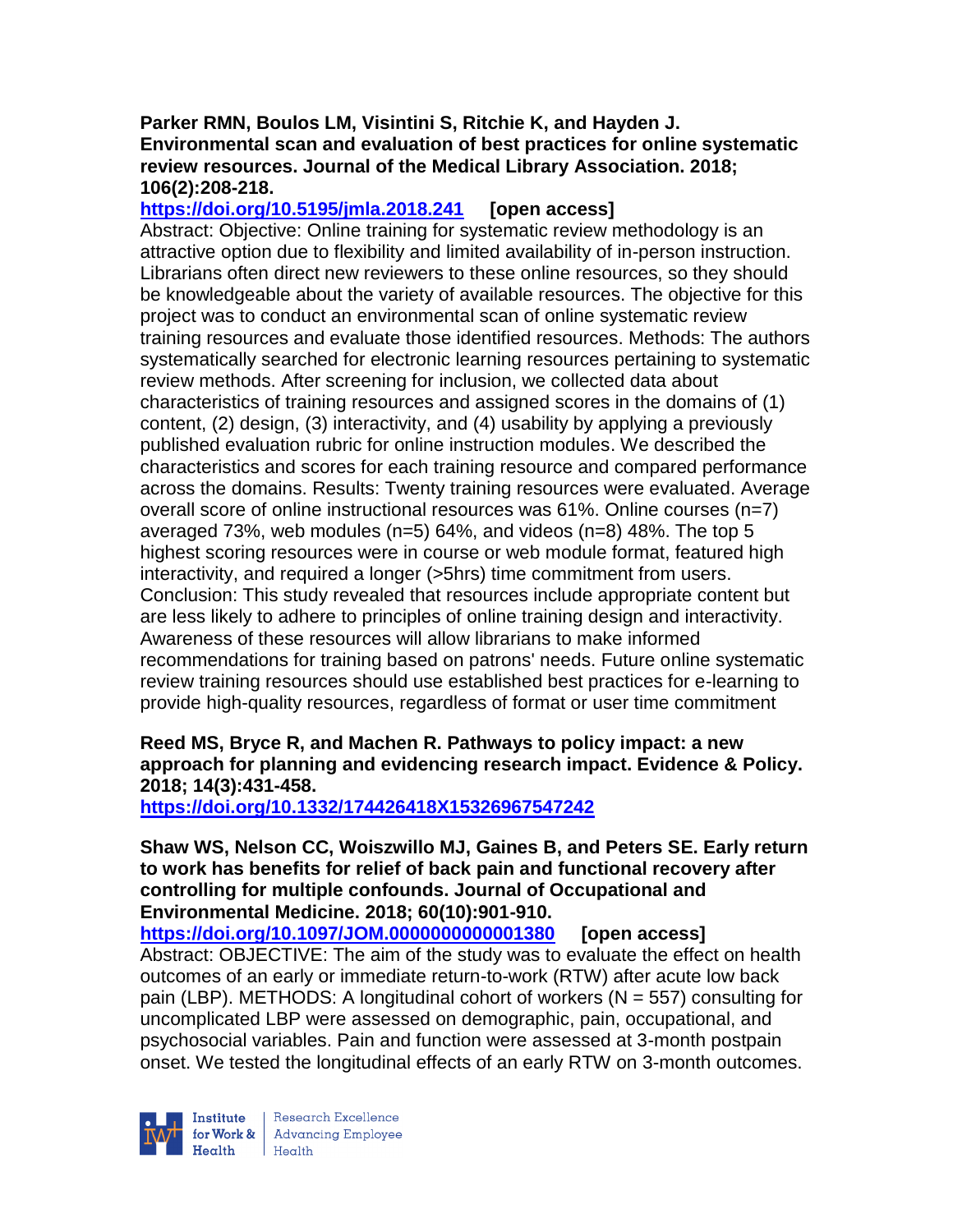RESULTS: Pain and function improved more rapidly for workers with an immediate (30.7%) or early (1 to 7 days) RTW (36.8%). Eleven demographic, health, or workplace variables were identified as potential confounds, but controlling for these factors only partially attenuated the benefits of an early RTW. CONCLUSIONS: An early RTW improves acute LBP and functional recovery, and alternate confounding explanations only partially eclipse this therapeutic effect

**Walker SD, Brown HL, Thiese MS, Ott U, Wood E, Kapellusch J, and Hegmann KT. Association between exercise and low back pain resulting in modified duty and lost time: a cross-sectional analysis of an occupational population. Journal of Occupational and Environmental Medicine. 2018; 60(10):896-900.** 

## **<https://doi.org/10.1097/JOM.0000000000001372>**

Abstract: OBJECTIVE: The aim of the study was to assess the relationship between leisure time exercise and whether workers ever had modified duty or lost time (MD/LT) due to low back pain (LBP) in an occupational cohort. METHODS: Workers ( $N = 827$ ) completed a structured interview assessing characteristics of their LBP, whether or not the pain caused modified or lost work time, and their participation in leisure time exercise. Odds ratio of modified/lost time and minutes of exercise participation were assessed. RESULTS: Workers who participated in over 316 min/wk of leisure time exercise incurred significantly less modified/lost time, adjusted odds ratio = 0.46 (95% confidence interval, 0.23 to 0.98). There also lies a significant trend between increases in leisure time exercise and reductions in modified/lost time  $(P = 0.0016)$ . CONCLUSION: These results suggest exercise reduces risk of MD/LT from LBP

## **Zoorob M. Does 'right to work' imperil the right to health? The effect of labour unions on workplace fatalities. Occupational and Environmental Medicine. 2018; 75(10):736-738.**

## **<https://doi.org/10.1136/oemed-2017-104747>**

Abstract: OBJECTIVE: Economic policies can have unintended consequences on population health. In recent years, many states in the USA have passed 'right to work' (RTW) laws which weaken labour unions. The effect of these laws on occupational health remains unexplored. This study fills this gap by analysing the effect of RTW on occupational fatalities through its effect on unionisation. METHODS: Two-way fixed effects regression models are used to estimate the effect of unionisation on occupational mortality per 100 000 workers, controlling for state policy liberalism and workforce composition over the period 1992-2016. In the final specification, RTW laws are used as an instrument for unionisation to recover causal effects. RESULTS: The Local Average Treatment Effect of a 1% decline in unionisation attributable to RTW is about a 5% increase in the rate of occupational fatalities. In total, RTW laws have led to a 14.2% increase in occupational mortality through decreased unionisation. CONCLUSION: These findings illustrate and quantify the protective effect of unions on workers' safety.



Research Excellence for Work & | Advancing Employee Health